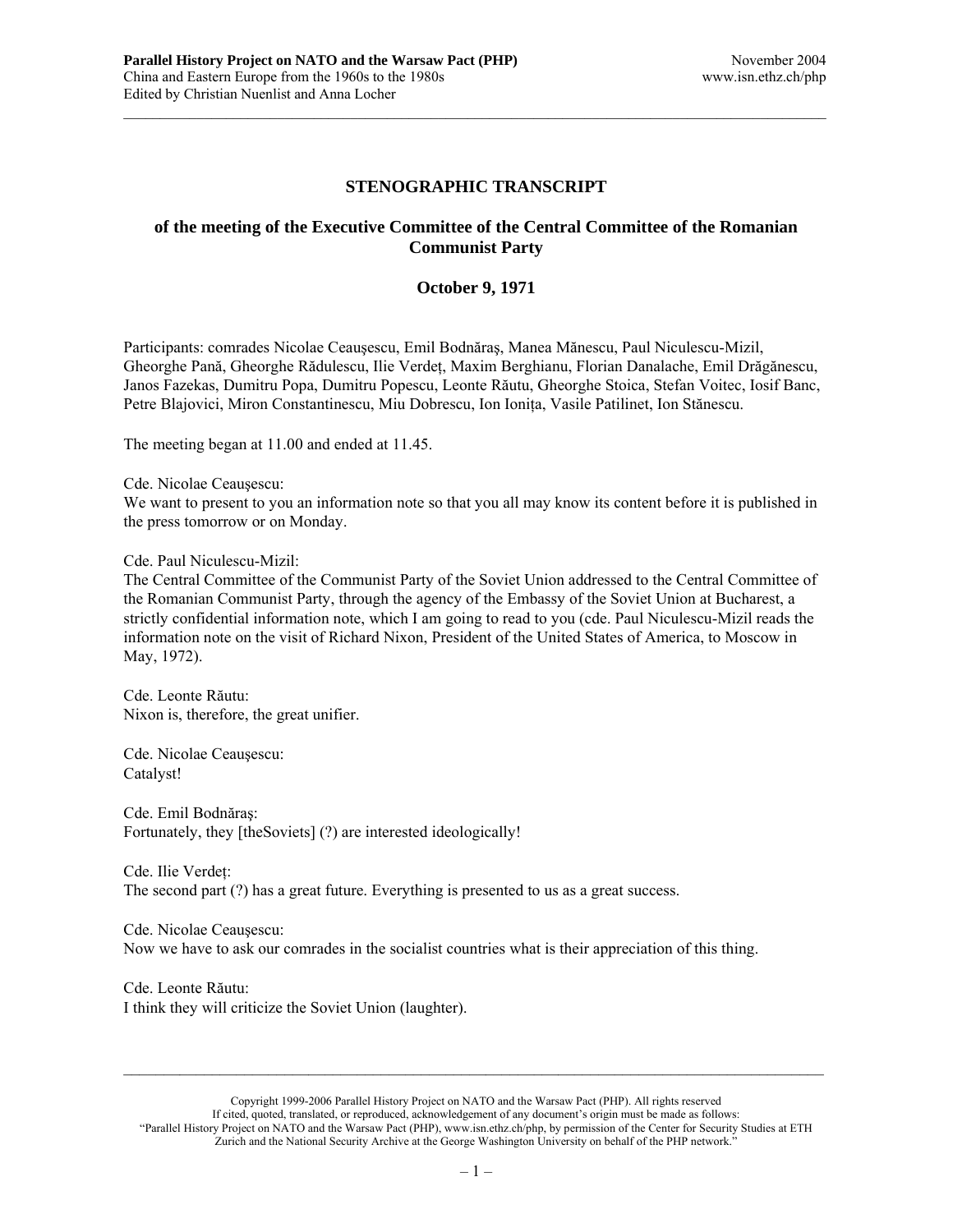Cde. Gheorghe Rădulescu:

How will Brezhnev motivate/justify now the fact that he did not come to [our] 10th Congress? Let us see what he will say.

 $\mathcal{L}_\text{max}$ 

Cde. Nicolae Ceauşescu:

He is interested to know if they (?) will further maintain the criticism that the visit to Beijing is directed against the socialist countries and the anti-imperialist forces.

By the way, why did the Warsaw Treaty member-countries not ask any questions? (laughter). Why did you not ask them? (to cde. Paul Niculescu-Mizil).

Cde. Paul Niculescu-Mizil: I could not ask more questions, comrade Ceauşescu, because it was you who told me not to ask any questions. (laughter).

Cde. Emil Bodnăraş: Let us ask Repin (?) this question.

Cde. Nicolae Ceauşescu: Maybe we should propose that the Political Consultative Bureau of the Warsaw Treaty countries be convened.

Cde. Leonte Răutu: And analyze whether the visit is opportune. (laughter).

Cde. Gheorghe Rădulescu: [The Soviets] (?) will say that they will discuss about bilateral relationships.

Cde. Paul Niculescu-Mizil:

Cde. Nicolae Ceauşescu proposed twice at the meetings of the Political Consultative Committee that regarding the Berlin issue we should meet with [the Soviets] (?) and see what can be done.

Cde. Nicolae Ceauşescu:

[We should know] in what situation place themselves the other [countries] (?) that were utterly against the visit to Beijing {whose visit ?]. To all appearances, the situation is not similar to [Nixon's visit] to Beijing since that visit was made at Nixon's wish, and it was convened. It is said here that there was agreement. It is said here that "at Nixon's wish", but actually it was at Brezhnev's wish. In fact, it was Brezhnev who declared at the meeting of the Supreme Soviet that he was looking forward to a visit of Nixon, that the latter could come any time he felt like it. It was Brezhnev that said that, not Gromyko.

Cde. Paul Niculescu-Mizil: Gromyko declared this at the meeting of the Supreme Soviet two days before Nixon's visit to our country.

Cde. Janos Fazekas: Now we can request those who criticized us to criticize themselves.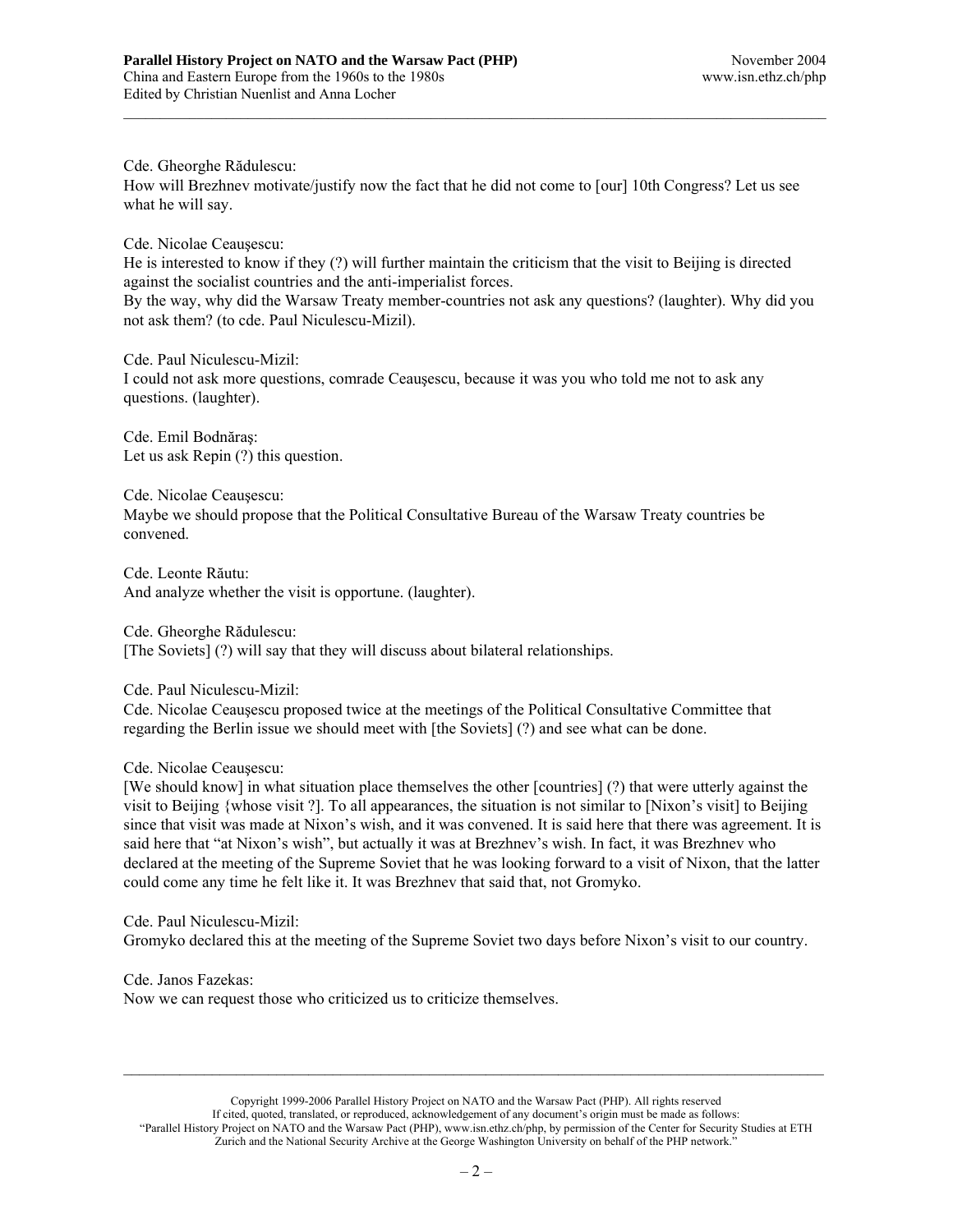Cde. Nicolae Ceauşescu:

They have blocked the others in the normalization of their relationships with the FRG before. [Willy] Brandt was described as being worse than [Konrad] Adenauer, and today they declare that Brandt is the greatest politician in Europe.

 $\mathcal{L}_\text{max}$ 

Cde. Paul Niculescu-Mizil: Greater than [Charles] de Gaulle.

Cde. Nicolae Ceauşescu:

Now they [the Soviets] (?) are blocking the others in the normalization of their relationships with China. The situation that occurred five years ago in connection with the normalization of the relationships with FRG repeated itself. Everybody called us names at the time.

Cde. Maxim Berghianu: It will take them (?) five years to grasp things clearly.

Cde. Nicolae Ceauşescu: Let us enroll them in our academy.

Cde. Miron Constantinescu: For recycling purposes.

Cde. Paul Niculescu-Mizil: OK, but what subject should they take?

Cde. Miron Constantinescu: Something for beginners.

Cde. Ilie Verdeţ:

The difference between our visit to Beijing and Nixon's visit to Moscow is, in their (?) opinion, that they (?) do everything on behalf of the socialist countries.

Cde. Nicolae Ceauşescu:

Nixon declared to us that he wanted to come to our country, and we accepted; he also said he wanted to go to Beijing and take [Henry] Kissinger along, but he did not say a word about his visit to Moscow.

Cde. Paul Niculescu-Mizil:

Two weeks ago, official declarations of the White House were issued, but there was nothing in them to suggest that a visit to Moscow was contemplated.

Cde. Nicolae Ceauşescu: I do not know what to think any more. Do they (?) think everybody is as harebrained as they are?

Cde. Maxim Berghianu:

If they were called to Beijing tomorrow, the situation would change.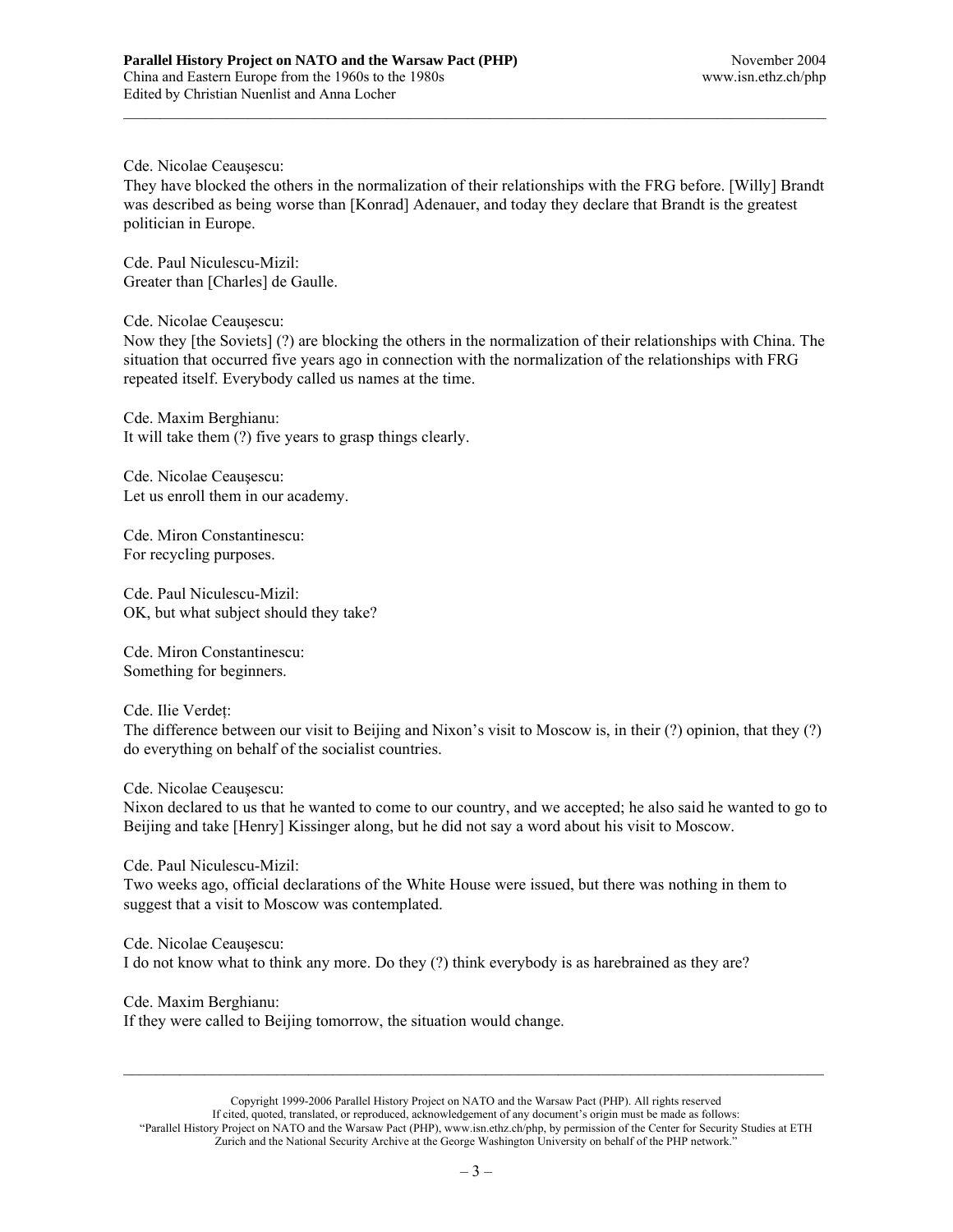Cde. Nicolae Ceauşescu:

They will normalize relationships with China as well.

Cde. Emil Bodnăraş:

We can send Brezhnev a letter of thanks. Let us tell him that we gave Khrushchev our decoration "Star of the SRR", and would give him one as well if he worked similarly.

 $\mathcal{L}_\text{max}$ 

Cde. Nicolae Ceauşescu:

We will not give him anything.

The Soviets keep running to and fro pointlessly, trying to make the dreams they had overnight come true. They concluded this agreement with India, which is not advantageous to them, they concluded economic agreements, for example a ten-billion-dollar-worth agreement with Japan. Even the Japanese wonder what on earth got into them to increase the agreement so much, from eight hundred million dollars to ten billion dollars, including the prospecting work in Siberia. Everybody realized that they had lost their North, and take advantage of this situation. FRG took advantage of it as well, only GDR lost over the issue of Berlin. The slogan, "We will do nothing until GDR is recognized." is not heard any longer, either. Now they are speaking only about the arrangements between the two German states.

How in the world could they forget about proletarian internationalism? (laughter).

Cde. Ilie Verdeţ:

They (?) wrote about the unity of the socialist countries.

Cde. Nicolae Ceauşescu:

They (?) should have said they were judging from class positions. We ought to ask them what was the reason why they did not say this.

Cde. Ilie Verdeţ: If we are to ask questions, we have to think it over what questions to ask.

Cde. Paul Niculescu-Mizil:

I like it when they (?) say that no concession will be made behind the backs of the socialist countries. Would this by any chance be a bit of self-criticism?

Cde. Leonte Răutu:

I am curious to see what explanations they will give in public.

Cde. Emil Bodnăraş: If they do not know what explanations to give, [Erich] Honnecker will give the explanations.

Cde. Maxim Berghianu: Many people are going to wonder.

Cde. Leonte Răutu: Such questions will be asked in their (?) country as well.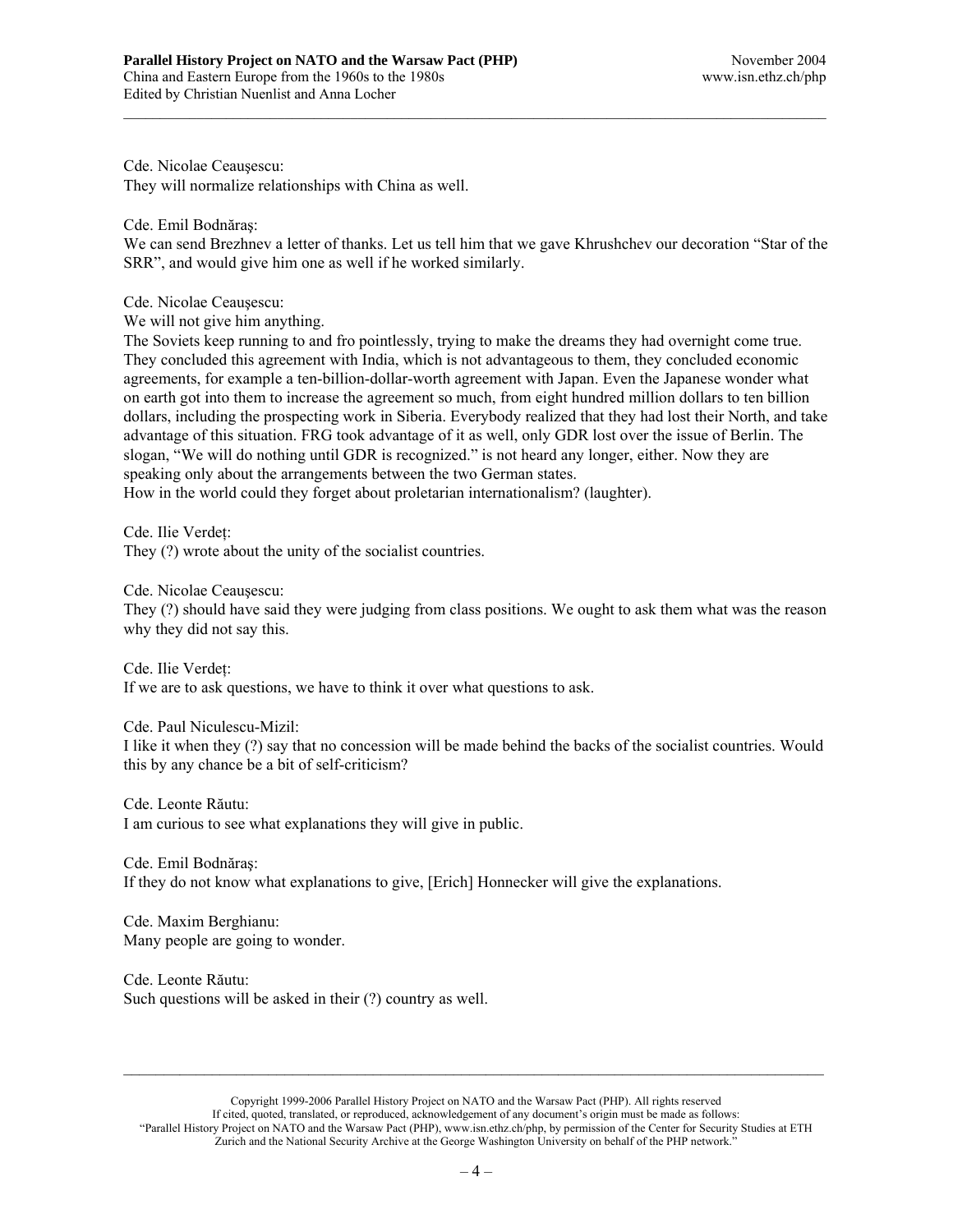Cde. Gheorghe Rădulescu:

Everybody in the socialist countries wanted to normalize relationships with the United States, and now they will want to normalize them with China, too.

 $\mathcal{L}_\text{max}$ 

Cde. Nicolae Ceauşescu:

It was convenient to them to have relationships with FRG. They allegedly said "no" to the Americans. Actually, [the meeting in] the Crimea was not directed against Romania, but against the other socialist countries, which were looking forward to do the same thing, and they had to call them to order.

Cde. Gheorghe Rădulescu: In our country they will have to self-criticize. Let us salute that. (laughter).

Cde. Ilie Verdeţ: (smiling) What would happen if cde. [Janos] Kadar changed his opinion about the visit?

Cde. Nicolae Ceauşescu:

It is not his business to discuss with Nixon since Brezhnev, who received his mandate, will discuss. Have you seen how proletarian internationalism looks like, comrade Stoica?

Cde. Gheorghe Stoica: It is clear.

Cde. Gheorghe Rădulescu : What is the use of talking so much? A permanent revolution is needed!

Cde. Leonte Răutu: (smiling) So you are partial to a permanent revolution? I did not know that!

Cde. Gheorghe Rădulescu: When I was eighteen, I had hesitations about joining the communists. I also studied a few things about the trotskists at the time.

Cde. Leonte Răutu: You could find something good in them, too.

Cde. Emil Bodnăraş: At all events, we have only to gain.

Cde. Paul Niculescu-Mizil: I do not remember who it was that said you were right when people said you were not right.

Cde. Miron Constantinescu: It was a Belgian, Dussart (?), who said that sometimes you were right just because someone began by saying you were not right.

Copyright 1999-2006 Parallel History Project on NATO and the Warsaw Pact (PHP). All rights reserved If cited, quoted, translated, or reproduced, acknowledgement of any document's origin must be made as follows: "Parallel History Project on NATO and the Warsaw Pact (PHP), www.isn.ethz.ch/php, by permission of the Center for Security Studies at ETH Zurich and the National Security Archive at the George Washington University on behalf of the PHP network."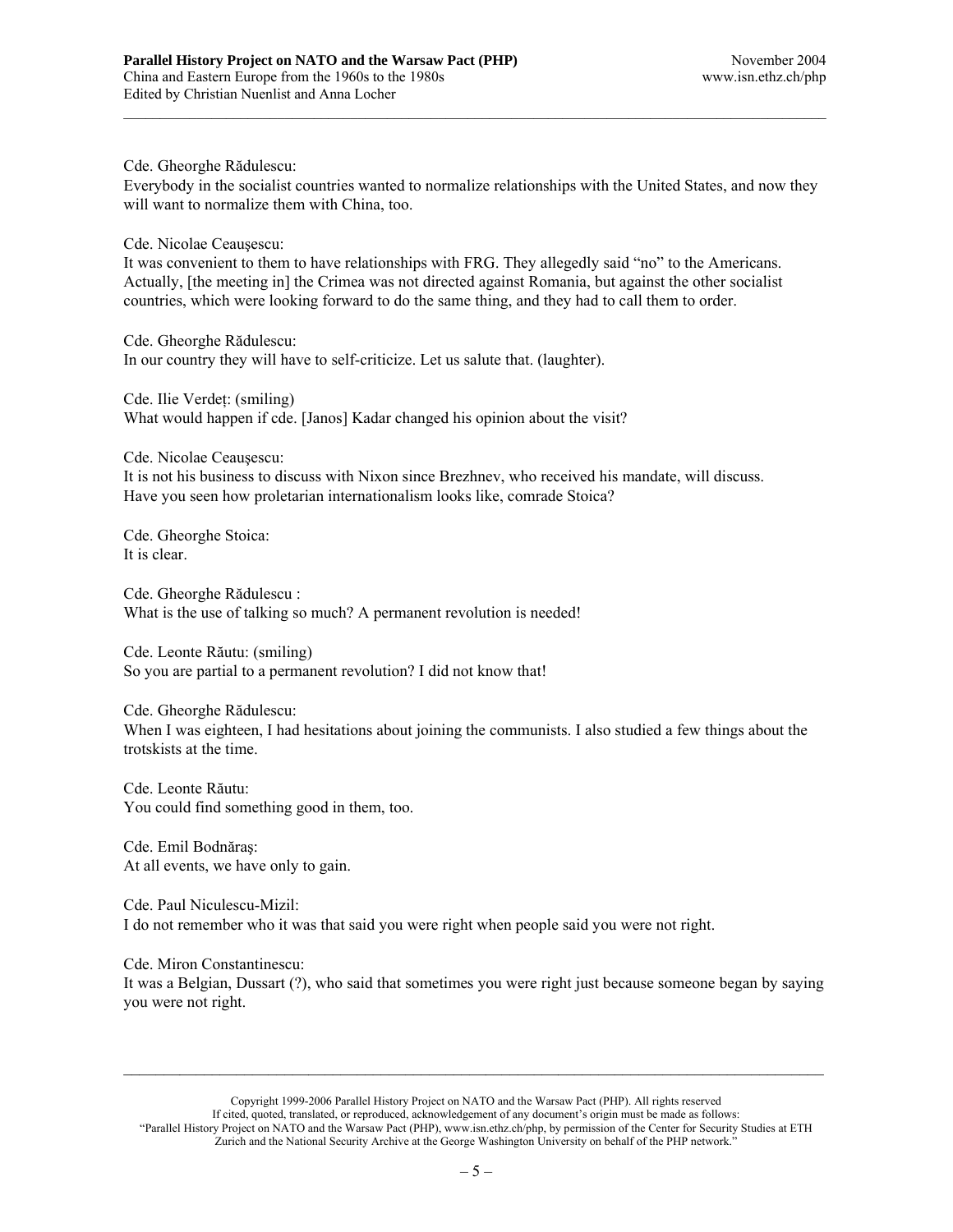Cde. Emil Bodnăraş: It is the Chinese and Nixon that will stand to gain.

Cde. Nicolae Ceauşescu: Nixon ensured his [re]election.

Cde. Paul Niculescu-Mizil: I would like to see what Gus Hall {general secretary of the American Comunist Party at the time – Translator's note} is writing now (laughter) and, especially, what "Pravda" writes about it.

 $\mathcal{L}_\text{max}$ 

Cde. Emil Bodnăraş: They (?) will send Gus Hall the text for him to sign.

Cde. Paul Niculescu-Mizil: I do not know whether they will send the text to him.

Cde. Ilie Verdeţ: We do not have any reason to be angry.

Cde. Gheorghe Rădulescu: On the contrary.

Cde. Maxim Berghianu: When he came to us then, it was not good, and now the fact that he goes to them is good? The international press will comment this thing.

Cde. Nicolae Ceauşescu: I do not know why they had not reached an agreement before the Paris talks ended.

Cde. Paul Niculescu-Mizil: The Vietnamese will ask themselves about it.

Cde. Gheorghe Rădulescu: They (?) did this because they were afraid of China.

Cde. Nicolae Ceauşescu:

They make a stupid policy. They go from blunder to blunder/keep making huge mistakes.

They should see things better/clearer. Nixon visited Romania, the first socialist country visited [by an American president] after the Second World War. During the war, an American president visited the Soviet Union, but the circumstances were different. After the war, the first socialist country visited by Nixon, where he said that the United States wanted other relationships with the socialist countries was Romania, and these relations were to be based on the principles of national independence and sovereignty.

Cde. Gheorghe Rădulescu:

It is this way that this event will appear in history, it cannot be otherwise.